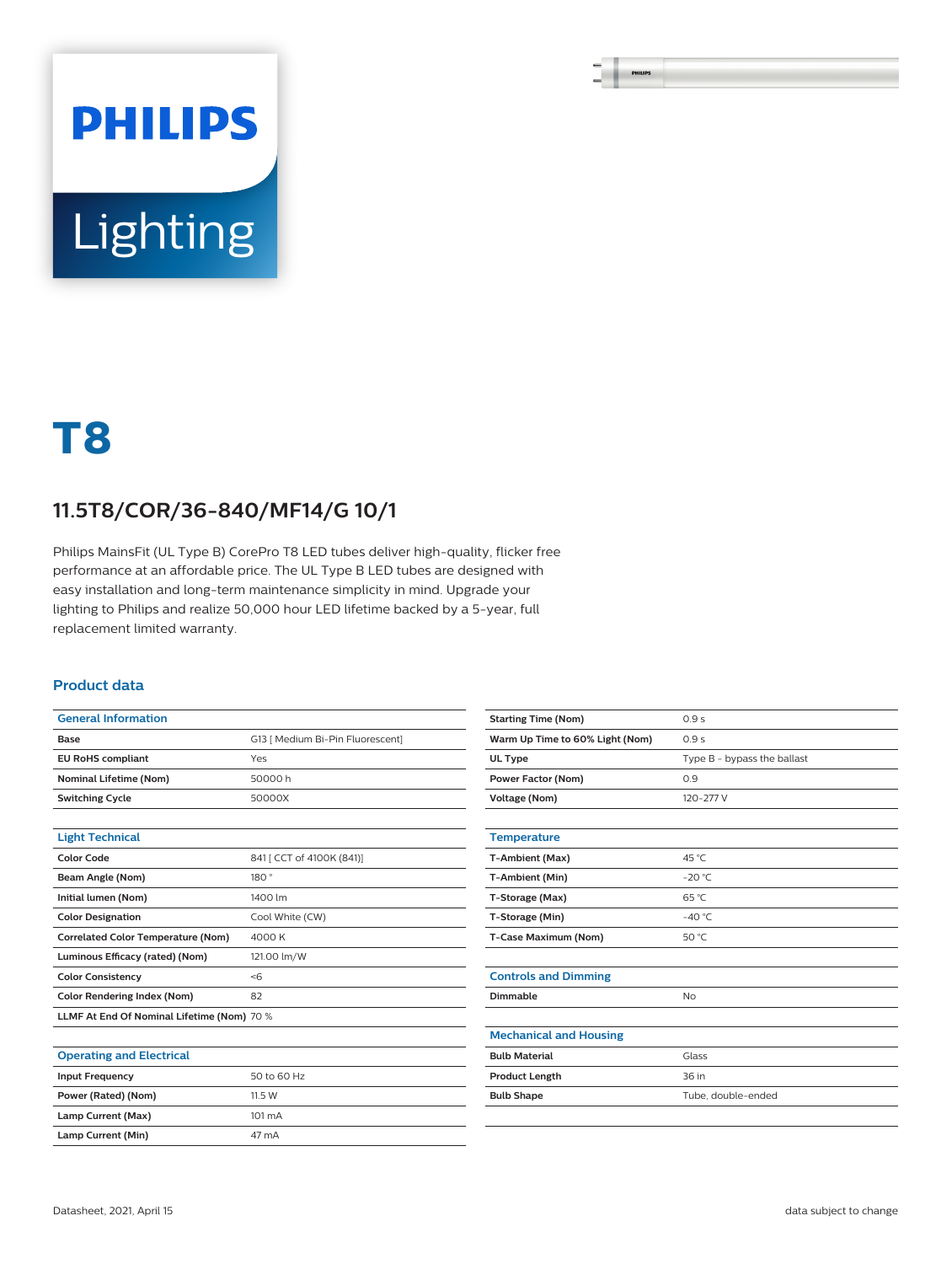| <b>Approval and Application</b> |                                    |
|---------------------------------|------------------------------------|
| <b>Energy Saving Product</b>    | Yes                                |
|                                 |                                    |
| <b>Approbation Marks</b>        | UL certificate RoHS compliance DLC |
|                                 | compliance                         |
| Energy Consumption kWh/1000 h   | - kWh                              |
| <b>Energy Certifications</b>    | DLC Standard                       |
|                                 |                                    |
| <b>Product Data</b>             |                                    |

**Order product name** 11.5T8/COR/36-840/MF14/G 10/1

| <b>EAN/UPC - Product</b>             | 046677535513 |
|--------------------------------------|--------------|
| Order code                           | 535518       |
| <b>Numerator - Quantity Per Pack</b> |              |
| Numerator - Packs per outer box      | 10           |
| Material Nr. (12NC)                  | 929001934404 |
| Net Weight (Piece)                   | 0.250 kg     |
| <b>Model Number</b>                  | 9290019344   |
|                                      |              |

#### **Dimensional drawing**



| Product                                                          |  |  |
|------------------------------------------------------------------|--|--|
| 11.5T8/COR/36-840/MF14/G 10/1 25.9 mm 894.3 mm 900.5 mm 908.8 mm |  |  |

#### **TLED MF CorePro 3ft 1400lm 4000K**

#### **Photometric data**



|                                                                                                                     |                                                                                                                                             | General Uniform Lighting                                                                                                     |
|---------------------------------------------------------------------------------------------------------------------|---------------------------------------------------------------------------------------------------------------------------------------------|------------------------------------------------------------------------------------------------------------------------------|
|                                                                                                                     |                                                                                                                                             | 1 x 9290019344 400000 11.5W                                                                                                  |
|                                                                                                                     |                                                                                                                                             | 1 x 1400 lm                                                                                                                  |
| Pelar inservice diameter<br><b>STATISTICS</b><br>. .<br><b>College</b><br>-                                         | <b>Don't criminal forum</b><br>$\overline{\phantom{1}}$<br><b>NOV ENGINE</b><br>----<br>٠<br>٠<br>--<br>×<br><b>Littlewood System Index</b> | UCA degrees<br><b>DOM</b><br>--<br><b>SHOWER</b><br><b><i><u>SALES CONTRACTORY</u></i></b><br>March 44, 44<br><b>DOM TAK</b> |
| <b><i>Information</i></b><br>$\sim$<br>÷<br><b>STATISTICS</b><br><b>Williams</b> IN<br><b>Want Time</b><br>COLUMN 1 | in the site of a line by Ch<br>$\sim$<br>$\sim$<br>w<br>11 F<br>10 F<br>$\sim$ $\sim$<br>÷                                                  |                                                                                                                              |
| <b>HAMBARDS</b><br><b>A</b>                                                                                         | а<br>∷<br>÷<br>Ξ<br>÷<br>Ξ<br>з<br>н<br>v<br>÷<br>,,,<br>$\sim$<br>-<br>÷<br>я<br>۰<br>٠<br>٠<br>٠<br>c<br>∷                                |                                                                                                                              |
|                                                                                                                     | Grey transfer                                                                                                                               | <b>CALL AND IN</b>                                                                                                           |

**11.5W**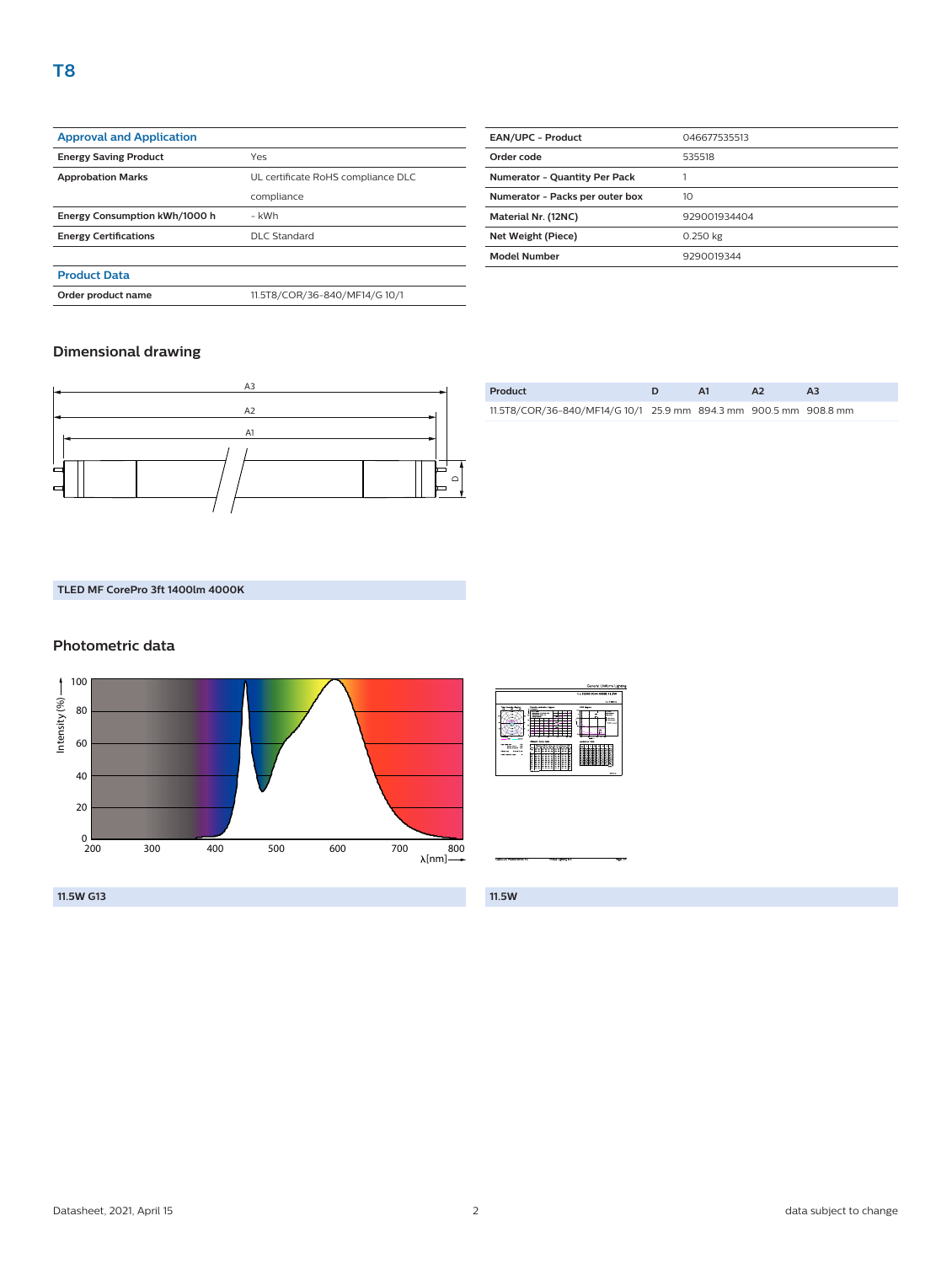#### **Photometric data**



#### **11.5W G13 840**

#### **Lifetime**